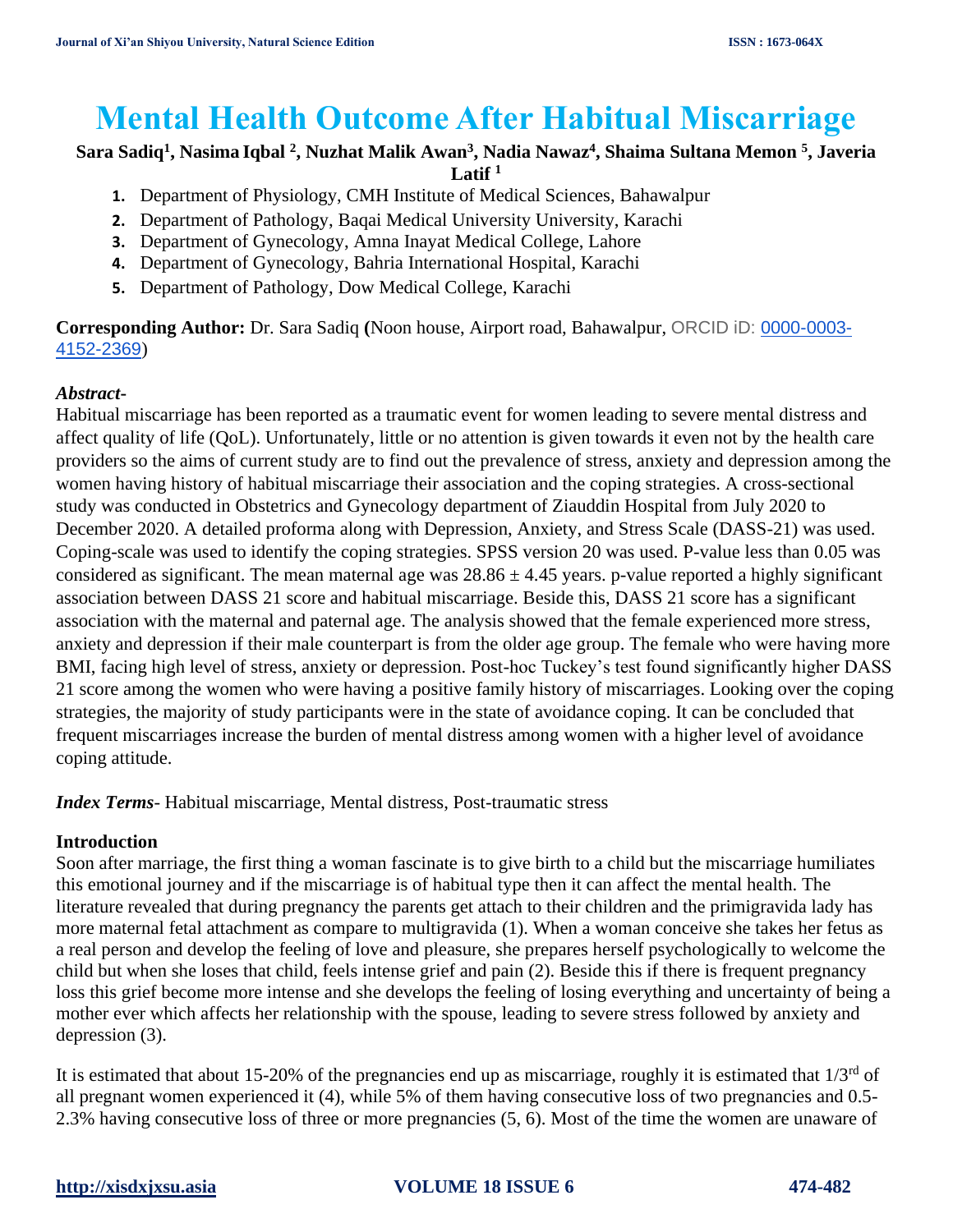having pregnancy which leads to miscarriage so exact percentage of miscarriage is unknown. Looking over the developing countries especially Pakistan there are very few studies that have reported the prevalence of miscarriage which is about 10-12% [\(7\)](#page-7-6) but there is lack of recent data and almost no follow-ups by the healthcare team to report the incidence of post-traumatic stress, anxiety and depression. It is estimated that the rate of mental distress is 3-4 times more than the control group and remains elevated up to 3-4 months then get subside within 6-12 months post-miscarriage [\(8\)](#page-7-7).

Habitual miscarriage has been reported as a traumatic event for women leading to severe mental distress and affect quality of life (QoL) [\(9\)](#page-7-8). Soon after miscarriage, the women feels mental confusion, shock, losing hope, guilt, self-blame, fear of reaction of in-laws, fear of losing next pregnancy; so is vulnerable to develop frustration, anger, stress, anxiety, panic attacks and depression [\(10\)](#page-7-9). In Pakistan, the child birth is not only the parent's desire but to fulfil the expectations of family as well, when it fails, leaving a negative reaction towards the woman which further causes unnecessary distress [\(11\)](#page-7-10). Unfortunately, little or no attention is given towards it even not by the health care providers [\(12\)](#page-7-11). Literature review revealed that most of the studies done in western countries report the prevalence of mental distress [\(13,](#page-7-12) [14\)](#page-7-13) but unfortunately none of the study has been done in our setup. So the aims of current study are to find out the prevalence of stress, anxiety and depression among the women having history of habitual miscarriage their association and the coping strategies.

## **Methodology:**

### Study design and Participants:

A cross-sectional study was conducted in Obstetrics and Gynecology department of Ziauddin Hospital. Prior to starting the study, an Ethical certificate was obtained from the Ethical review committee of PMAS-AAUR. Written informed consent was obtained from the study participants. The study was started in July 2020 and ended up in December 2020. The sample size calculated was 200 by using OpenEpi calculator. The inclusion criteria used was the women who had (i) age more than 18-years (ii) recent history of miscarriage (iii) past history of recurrent miscarriages (iv) was able to understand and mark the appropriate response on Proforma. Those couples were excluded who had (i) history of induced abortion (ii) history of mental illness (iii) were known case of any medical disease. Sample was collected randomly.

### Procedure:

A detailed proforma was used, consisting of demographic variables, history of comorbidities, past history of miscarriages, family history, beside this the Depression, Anxiety, and Stress Scale (DASS-21), given by Lovibond [\(15\)](#page-7-14) was used for analyzing the level of stress, anxiety and depression. It consists of 21 items, each containing four options including  $0=$  "Did not apply to me at all",  $1=$  "Applied to me to some degree", "Applied to me to a good part of the time", and 3= "Applied to me most of the time". The participants were asked to mark on the basis of their experience faced soon after miscarriage. After that asked about the coping strategies which consisted of 28 items, modified form of 60 items cope-scale [\(16\)](#page-7-15). Coping-scale was used to identify the coping strategies used by the participants under stress. Height in cm and weight in kg was measured and then BMI was calculated manually.

### Statistical Analysis:

For analyzing the collected data, SPSS version 20 was used. Frequency and percentages were calculated for all the qualitative variables and mean with standard deviation (SD) for numerical variables. DASS-21 score was calculated. The severity of stress, anxiety and depression was calculated in percentages by identifying mild,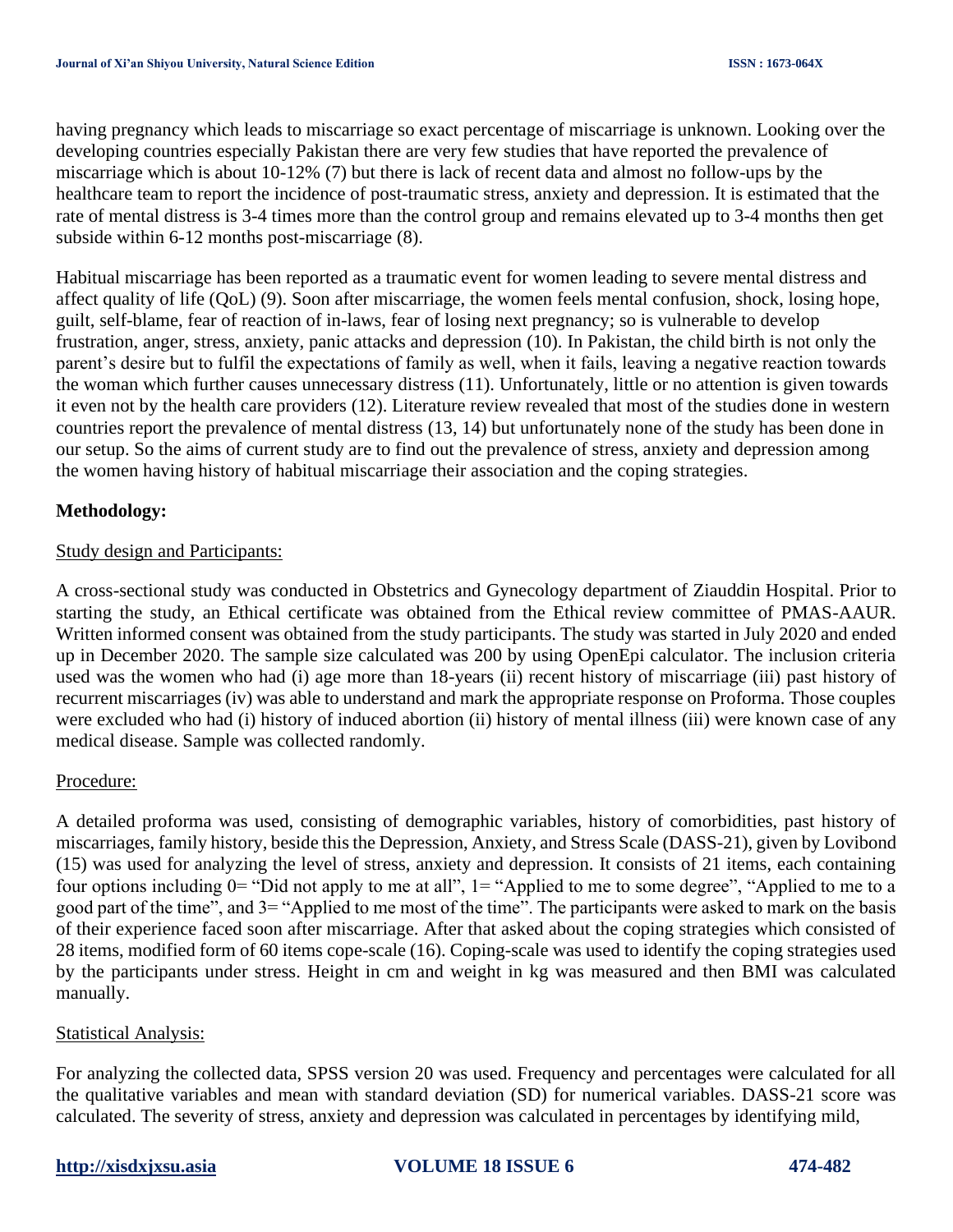moderate, severe and extremely severe states. ANOVA with Post-hoc Tukey's test was applied to find out association of DASS-21 score with habitual miscarriage. Independent t-test was used to determine the association of DASS-21 score with maternal age, paternal age, BMI and the family history. A linear regression model was applied to compare stress, anxiety and depression and their associations with multiple coping strategies. P-value less than 0.05 was considered as significant.

## **Results:**

About 687 pregnant ladies were admitted in the gynecology department, out of which 363 were having complaint of miscarriage and the majority (96.1%) were having spontaneous miscarriage during the first trimester (69%). Following the inclusion and exclusion criteria around 200 cases were included in the study. The mean maternal age was  $28.86 \pm 4.45$  years and the paternal age was  $31.67 \pm 4.67$  years. Looking over the ethnic group, the majority of participants were Balochi followed by Pathans. It was very difficult to take the history of drug abuse but on enquiring deeply it was found out that a large number of study participants and their spouses were having tobacco consumption in different forms including Gutka, Hukka, Pan, Beeri and Cigarette. The basic demographic variables of study participants are mentioned in Table 1.

| Table 1 Demographic variables of study participants |                  |  |  |  |  |
|-----------------------------------------------------|------------------|--|--|--|--|
| Maternal age (years)                                | $28.86 + 4.45$   |  |  |  |  |
| Paternal age (years)                                | $31.67 \pm 4.67$ |  |  |  |  |
| Parity                                              | $1.88 \pm 1.49$  |  |  |  |  |
| Weight (kg)                                         | $62.94 + 8.66$   |  |  |  |  |
| Height (cm)                                         | $154.8 \pm 6.7$  |  |  |  |  |
| <b>BMI</b>                                          | $26.2 \pm 3.39$  |  |  |  |  |

DASS 21 score was used for detecting the level of stress, anxiety and depression among the study participants but before that association between DASS 21 score and habitual miscarriage was calculated and p-value reported a highly significant association as mentioned in Table 2.

| Table 2 Association of DASS 21 Score with habitual miscarriages |                          |                   |                |                |               |  |
|-----------------------------------------------------------------|--------------------------|-------------------|----------------|----------------|---------------|--|
|                                                                 |                          | Sum of<br>Squares | df             | Mean<br>Square | $p-$<br>value |  |
| <b>Stress</b>                                                   | <b>Between</b><br>Groups | 254.244           | $\overline{A}$ | 63.561         | 0.009         |  |
|                                                                 | Within<br>Groups         | 1331.262          | 76             | 17.517         |               |  |
|                                                                 | Total                    | 1585.506          | 80             |                |               |  |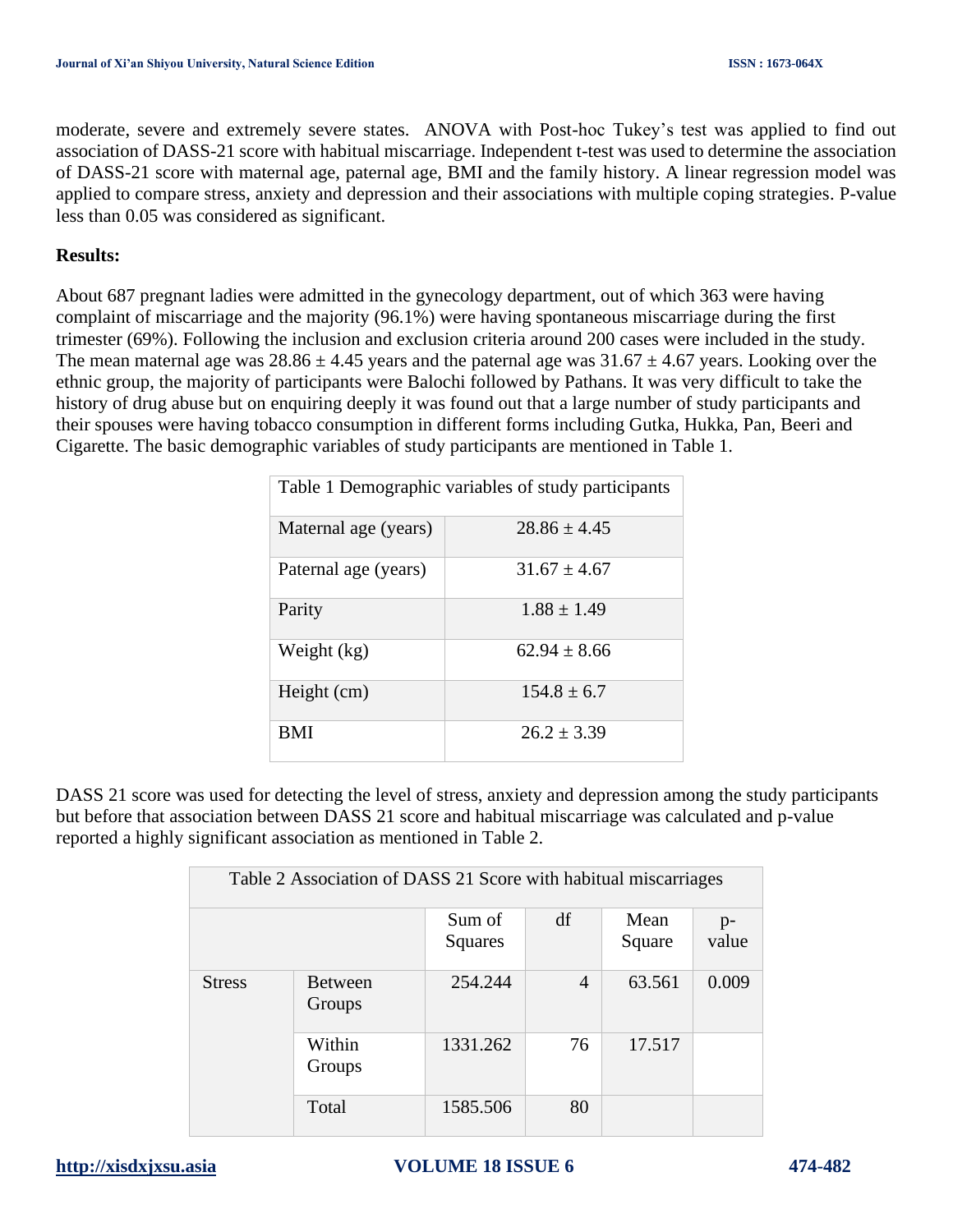| Anxiety        | <b>Between</b><br>Groups | 185.543  | $\overline{4}$ | 46.386 | 0.020 |
|----------------|--------------------------|----------|----------------|--------|-------|
|                | Within<br>Groups         | 1558.457 | 76             | 20.506 |       |
|                | Total                    | 1744.000 | 80             |        |       |
| Depressio<br>n | <b>Between</b><br>Groups | 27.958   | $\overline{4}$ | 6.989  | 0.006 |
|                | Within<br>Groups         | 895.842  | 76             | 11.787 |       |
|                | Total                    | 923.799  | 80             |        |       |

Focusing individually the stress, anxiety and depression score, it was found out that about 98.3% of study participants were facing stress, about 71.4% reported signs of anxiety while about 53.5% of study participants were experiencing depression, further focusing on mild, moderate, severe and extremely severe levels are presented in Figure 1.



Figure 1 Stress, anxiety and depression scores among study participants

*Association of DASS 21 scores with Maternal Age:*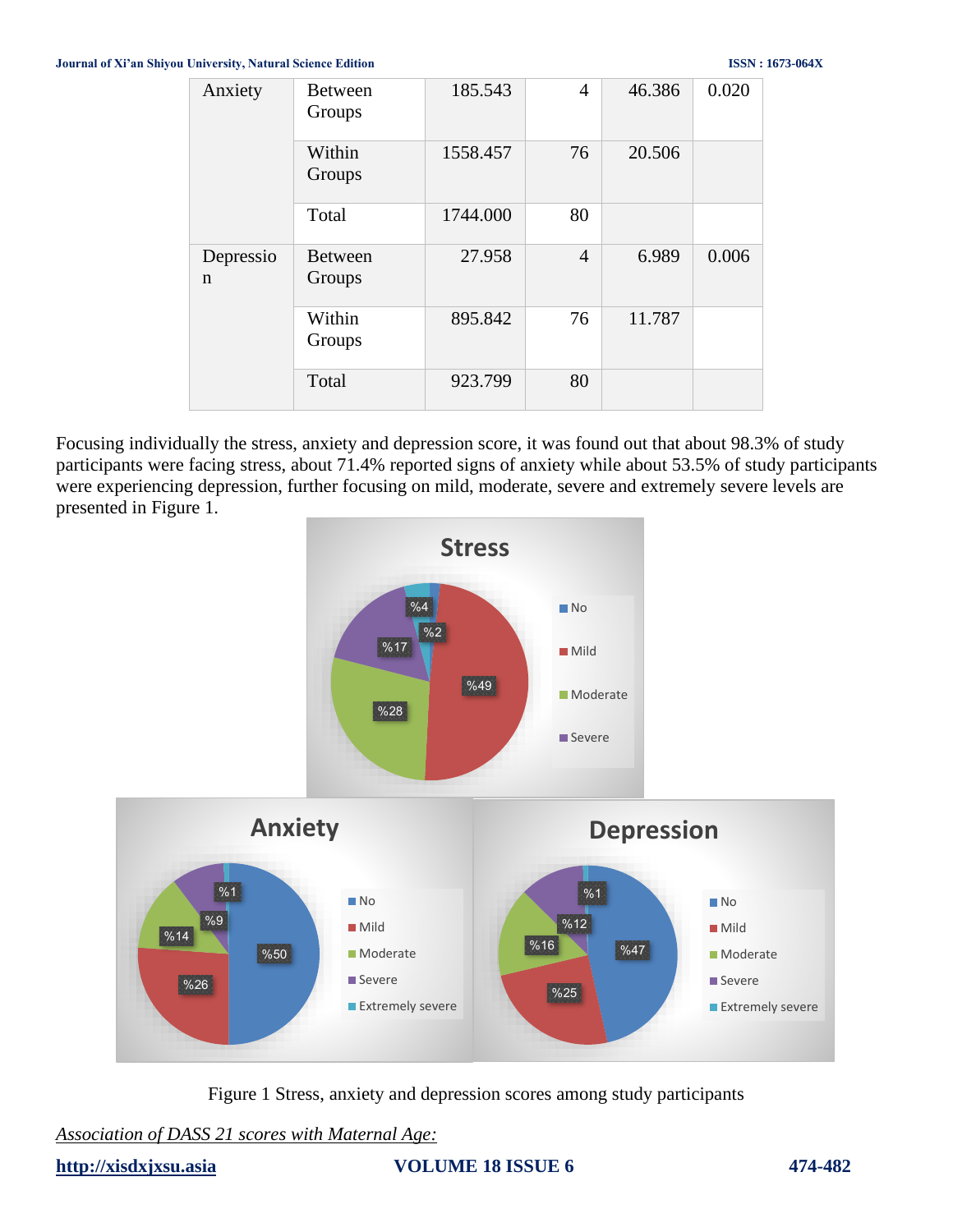### **Journal of Xi'an Shiyou University, Natural Science Edition ISSN : 1673-064X**

It was found out by using independent t-test that DASS 21 score has a significant association with the maternal age as the p-values were 0.02, 0.001 and 0.000 for stress, anxiety and depression respectively.

### *Association of DASS 21 scores with Paternal Age:*

Independent t-test also reported a significant association of paternal age with the DASS 21 score, p=values were <0.001 for all three factors including stress, anxiety and depression. The analysis showed that the female experienced more stress, anxiety and depression if their male counterpart is from the older age group.

### *Association of DASS 21 scores with BMI:*

Independent t-test was also used to determine the association between BMI and DASS 21 scores with significant p=values  $\leq 0.001$ , that is the females who were having more BMI, facing high levels of stress, anxiety or depression.

### *Association of DASS 21 scores with Family History:*

ANOVA was applied to find out the association of family history with DASS 21 score then the Post-hoc Tuckey's test was used for further elaboration of associations. The results reported a strong association of stress, anxiety and depression with positive family history of miscarriages and produced a highly significant p-value of 0.007, 0.000 and 0.001 respectively. Post-hoc Tuckey's test found significantly higher DASS 21 score among the women who were having a positive family history of miscarriages.

### *Association with Coping Strategies:*

A linear regression model was applied to compare stress, anxiety and depression and their associations with multiple coping strategies. Coping strategies were classified into three major classes including avoidance coping, approach coping and neutral coping. The majority of study participants were in the state of avoidance coping as mentioned in Table 3.

| Table 03. Linear Regression model for comparison of Stress, anxiety and<br>depression scores with coping strategies |                      |         |                      |         |                  |               |  |
|---------------------------------------------------------------------------------------------------------------------|----------------------|---------|----------------------|---------|------------------|---------------|--|
| Coping                                                                                                              | <b>Stress Scores</b> |         | <b>Anxiety Score</b> |         | Depression Score |               |  |
| <b>Strategies</b>                                                                                                   | B                    | p-Value | B                    | p-Value | B                | $p-$<br>Value |  |
| <b>Avoidance Coping</b>                                                                                             |                      |         |                      |         |                  |               |  |
| Self-<br>destruction                                                                                                | 0.223                | 0.020   | 0.175                | 0.112   | 0.342            | 0.003         |  |
| Denial                                                                                                              | 0.125                | 0.109   | 0.010                | 0.723   | $-0.221$         | 0.334         |  |
| Substance<br>Abuse                                                                                                  | 0.141                | 0.091   | 0.549                | 0.001   | 0.379            | 0.051         |  |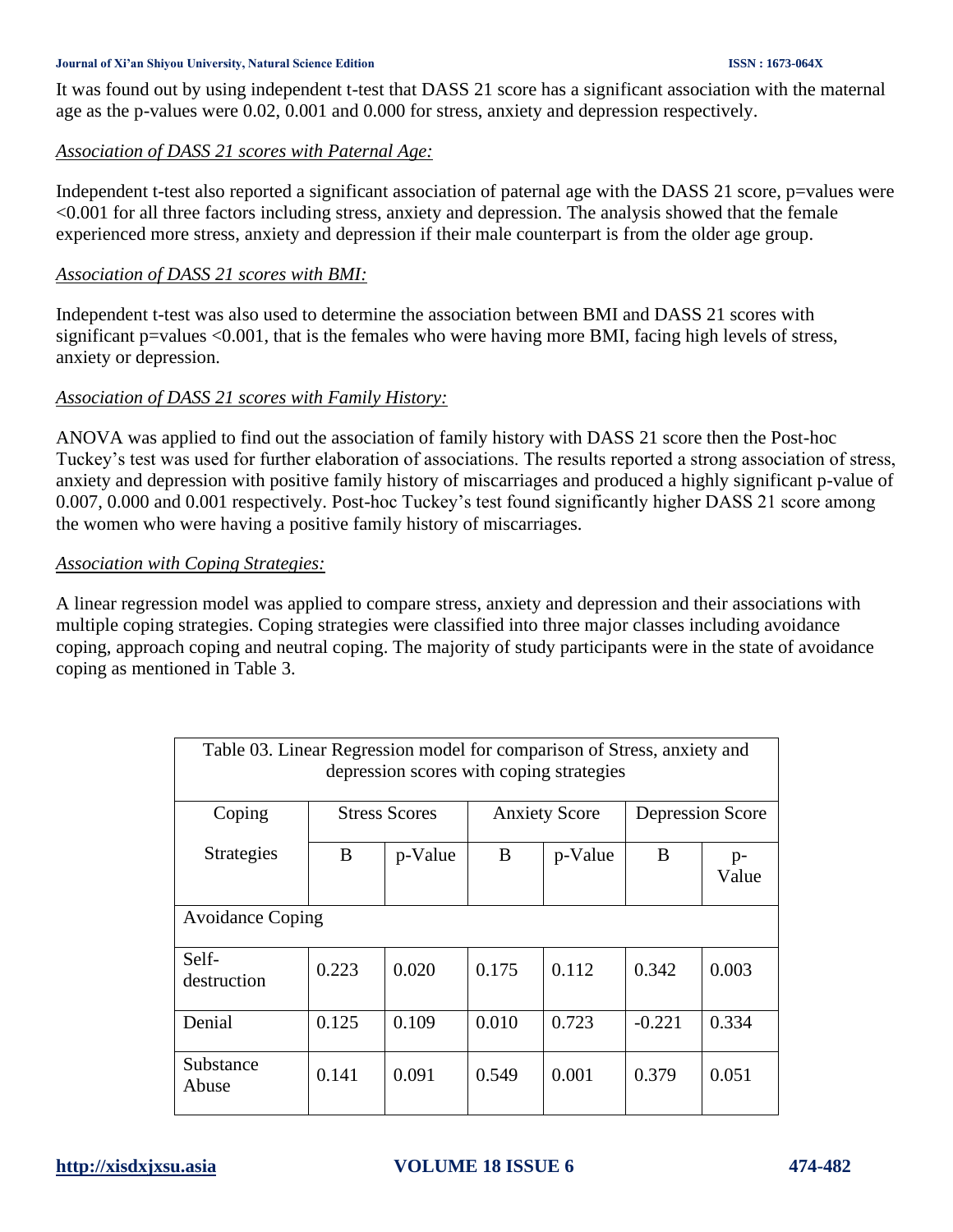| Behavioral<br>Disengagement | 0.628 | 0.001 | 0.631 | 0.001 | 0.699 | 0.001 |
|-----------------------------|-------|-------|-------|-------|-------|-------|
| Venting                     | 0.499 | 0.001 | 0.423 | 0.003 | 0.244 | 0.000 |
| Self-blame                  | 0.898 | 0.001 | 0.698 | 0.001 | 1.301 | 0.001 |
| <b>Approach Coping</b>      |       |       |       |       |       |       |
| <b>Active Coping</b>        | 0.052 | 0.598 | 0.211 | 0.121 | 0.310 | 0.201 |
| Emotional<br>Support        | 0.043 | 0.007 | 0.048 | 0.010 | 0.149 | 0.421 |
| Informational<br>Support    | 0.172 | 0.239 | 0.087 | 0.382 | 0.141 | 0.539 |
| Positive                    | 0.364 | 0.032 | 0.139 | 0.198 | 0.312 | 0.013 |
| Planning                    | 0.140 | 0.412 | 0.035 | 0.832 | 0.052 | 0.683 |
| Acceptance                  | 0.039 | 0.801 | 0.109 | 0.421 | 0.235 | 0.131 |
| <b>Neutral Coping</b>       |       |       |       |       |       |       |
| Religion                    | 0.201 | 0.045 | 0.110 | 0.235 | 0.300 | 0.001 |

## **Discussion:**

Mental distress is the most common symptom among women after habitual miscarriage. Farren et.al conducted a cohort study to assess the post-traumatic stress anxiety and depression following miscarriage and reported that soon after one month of miscarriage high proportion of women experienced moderate to severe levels of stress (29%), anxiety (24%) and depression (11%) [\(17\)](#page-7-16). Current study favored this finding but having mild to moderate level of stress (28.2%), followed by anxiety (19.4%) and then depression (16.1%). It also reported a strong association of habitual miscarriage with stress, anxiety and depression (higher DASS score).

Looking over the maternal age literature revealed that the incidence rate of habitual miscarriage is more among the women over 35 years of age along with higher rate of psychological morbidity then the women with younger age. It has been also reported that as the age increases the uncertainty of being a mother also overwhelmed [\(18\)](#page-7-17). The current study favored this finding by showing a strong positive association of age with the DASS score while the mean age of the study participants noted was  $28.86 \pm 4.45$  years.

Few of the studies have been done to assess the quality of life among affected women and it is concluded that there is not only reduced post-miscarriage quality of life but also stimulating the negative emotions [\(19,](#page-7-18) [20\)](#page-7-19). Current study reported that the majority of study participants are in the state of avoidance coping including Selfdestruction, denial, substance abuse, behavioral disengagement, venting and self-blame so there is a need for family support especially that of the partner. The current finding is supported by Kim and Sherman's, their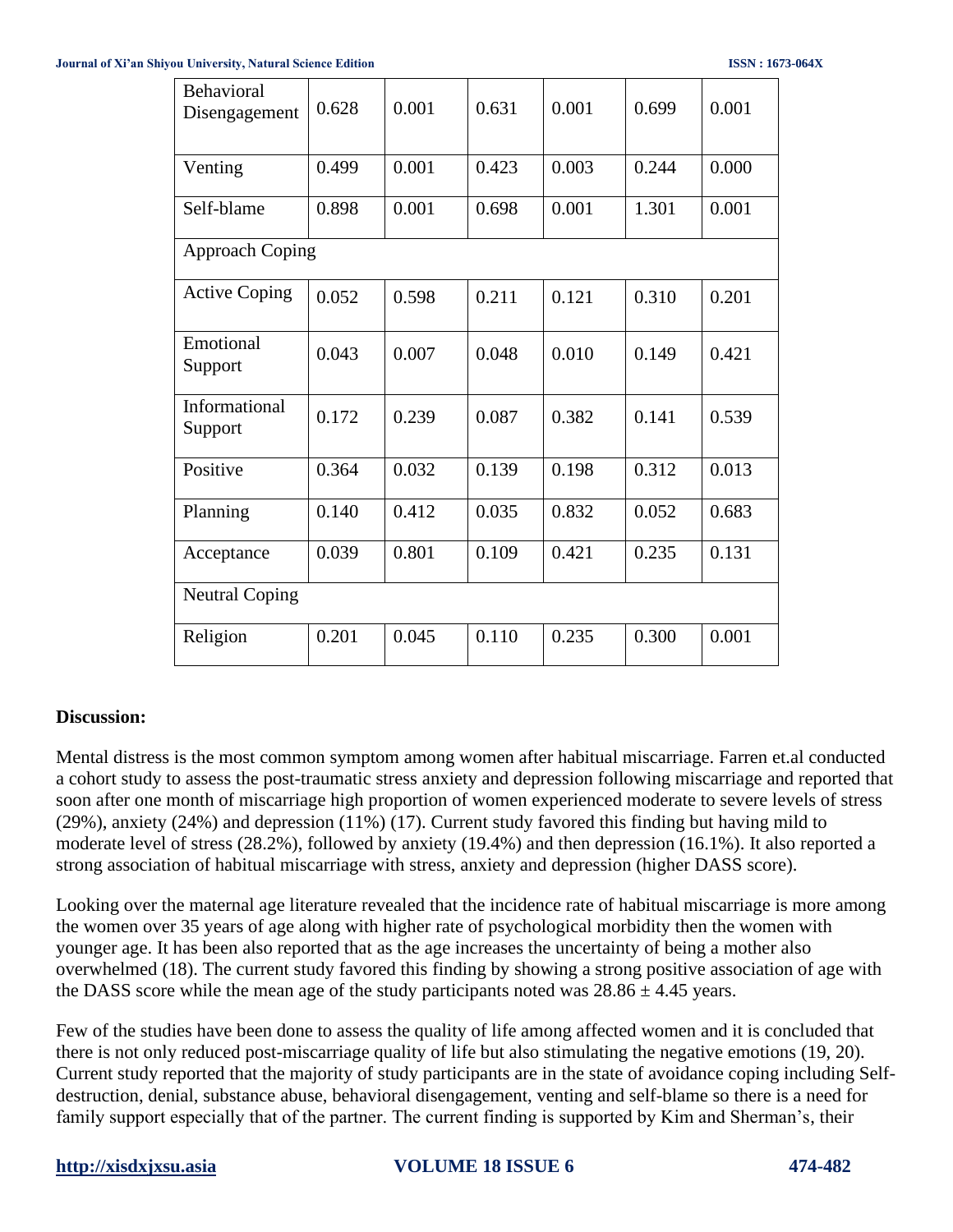### **Journal of Xi'an Shiyou University, Natural Science Edition ISSN : 1673-064X**

study stated that in south east Asia, the culture is to hide self-expression leading to non-empathic behavior of husband to his wife after miscarriage resulting in further enhancing mental distress [\(21\)](#page-7-20).

One of the study done by JI Nwafor et.al reported that soon after miscarriage if women could not get the attention or she felt that her concerns are ignored, resulting in developing higher level of stress, anxiety and depression [\(18\)](#page-7-17). Similarly, Xi Tian & Denise concluded that the supportive communication of the partner was the key point to overcome the grief and to enhance the personal growth. Supportive communication elicits the woman's thoughts, she feels that her spouse is so concerned about her feelings, someone is there to listen to her, to take care of her, to show empathy and these all leave a positive impact on her mental health. It was also noticed that communication with partners was highly effective among women who either became silent or were hyper reactive but after partner's support her grief transformed into the positive attitude [\(22\)](#page-7-21). Current study also reported a strong association of coping strategies especially emotional support and positive attitude with stress, anxiety and depression scores.

### **Conclusion:**

It can be concluded that frequent miscarriages increase the burden of mental distress among women with a higher level of avoidance coping attitude. There is a need to improve the health care system and regular follow up visits for women who have the history of repeated pregnancy loss and counselling sessions for them by the health care providers to avoid post-traumatic stress, anxiety and depression.